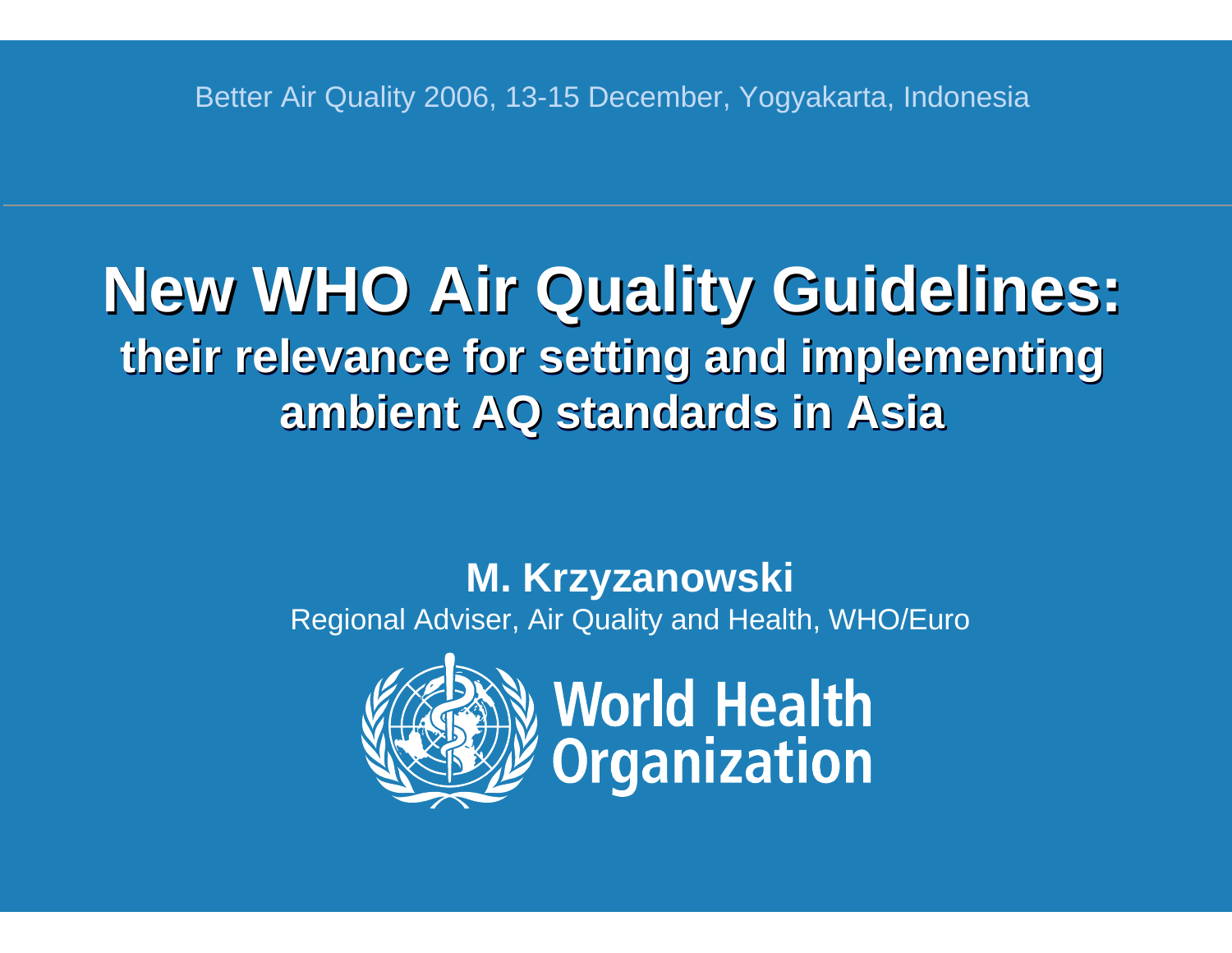## **The process of AQG Update, 2005 The process of AQG Update, 2005**

Oct – Nov 2004: Steering Group established;

January 2005: Steering Group: update scope & structure; recommendation of authors of background material;

July – Sept 2005: review of the 1st draft;

18-20 October 2005: WG meeting, Bonn;

Dec 2005 – June 2006: finalization of background materials;

5 October 2006 – formal announcement of AQG

WHO editing / printing  $\Rightarrow$  publication



**World Health** 

rganization

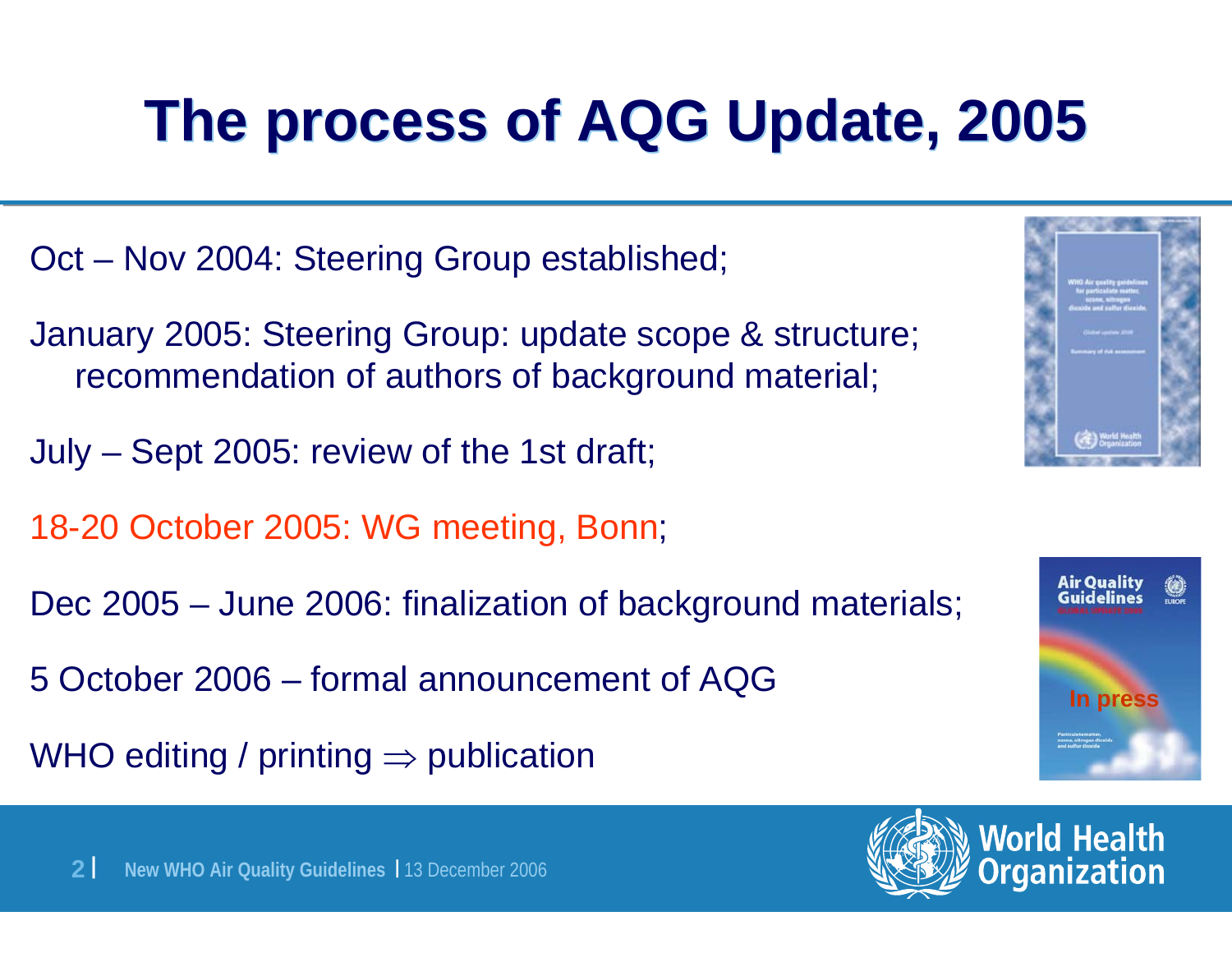# **Air Quality Guidelines: contents part 1**

| <b>Chapter</b>                                                       | <b>Title</b>                                                            | <b>Authors</b>                                |  |  |
|----------------------------------------------------------------------|-------------------------------------------------------------------------|-----------------------------------------------|--|--|
| Part 1. Application of AQG for policy development and risk reduction |                                                                         |                                               |  |  |
| 1                                                                    | <b>Sources of air pollution</b>                                         | R. Harrison (UK)                              |  |  |
| $\mathbf{2}$                                                         | <b>Air pollution levels</b>                                             | <b>B. Sivertsen (Norway)</b>                  |  |  |
| $\mathbf{3}$                                                         | <b>Human exposure to air pollution</b>                                  | N. Janssen (The Netherlands), S. Mehta (US)   |  |  |
| 4                                                                    | <b>Health effects of air pollution</b>                                  | N. Gouveia (Brazil), M. Maisonet (PAHO/Chile) |  |  |
| $5\overline{)}$                                                      | <b>Determinants of susceptibility</b>                                   | M. Utell (US), M. Frampton (US)               |  |  |
| 6                                                                    | <b>Environmental equity</b>                                             | P. Kinney (US), MS O'Neill (US)               |  |  |
| 7                                                                    | <b>Health impact assessment</b>                                         | <b>B. Ostro (US)</b>                          |  |  |
| 8                                                                    | <b>Applications of guidelines in policy</b><br>formulation              | A. Fernandez (Mexico), M. Zuk (Mexico)        |  |  |
| 9                                                                    | Indoor air quality: special issues in risk<br>assessment and management | K. Balakrishnan (India), NG Bruce (UK)        |  |  |

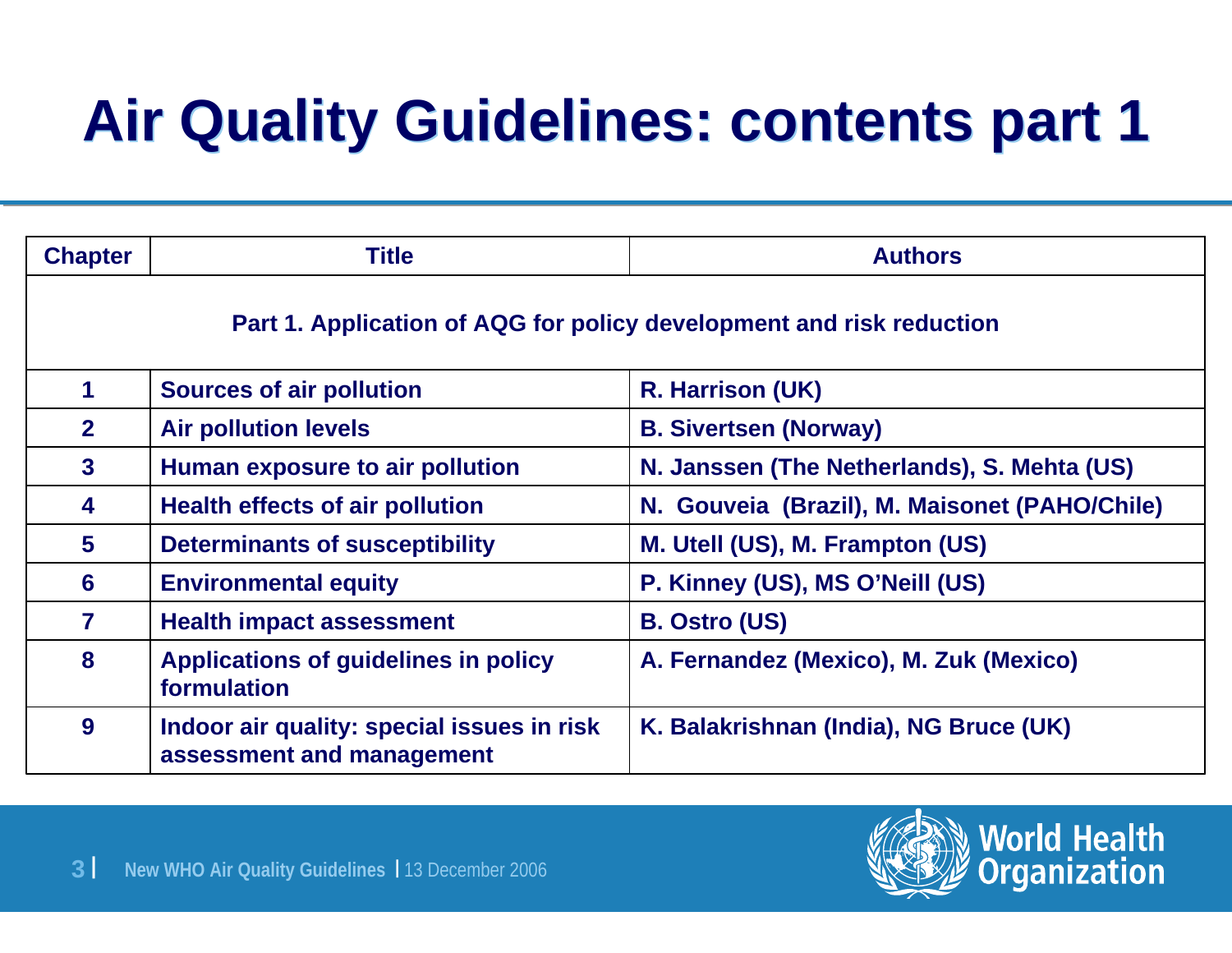# **Air Quality Guidelines: contents part 2 Air Quality Guidelines: contents part 2**

| <b>Chapter</b>                                 | <b>Title</b>              | <b>Authors</b>                                                               |  |
|------------------------------------------------|---------------------------|------------------------------------------------------------------------------|--|
| Part 2. Risk assessment of selected pollutants |                           |                                                                              |  |
| 10                                             | <b>Particulate matter</b> | J. Samet (US), M. Brauer (Canada)<br><b>R.Schlesinger (US)</b>               |  |
| 11                                             | <b>Ozone</b>              | P. Saldiva (Brazil), N. Künzli (US / Switzerland)                            |  |
| 12 <sub>2</sub>                                | Nitrogen dioxide          | F. Forastiere (Italy), A. Peters (Germany)<br>F. Kelly (UK), ST Holgate (UK) |  |
| 13                                             | <b>Sulfur dioxide</b>     | M. Lippmann (US), K. Ito (US)                                                |  |

#### **Scientific Advisory Group:**

RH Anderson (UK), B. Brunekreef (The Netherlands), B. Chen (China), A. Cohen (USA) R. Maynard (UK), I. Romieu (Mexico), KR. Smith (USA), S. Wangwongwatana (Thailand)



**World Health** 

rganization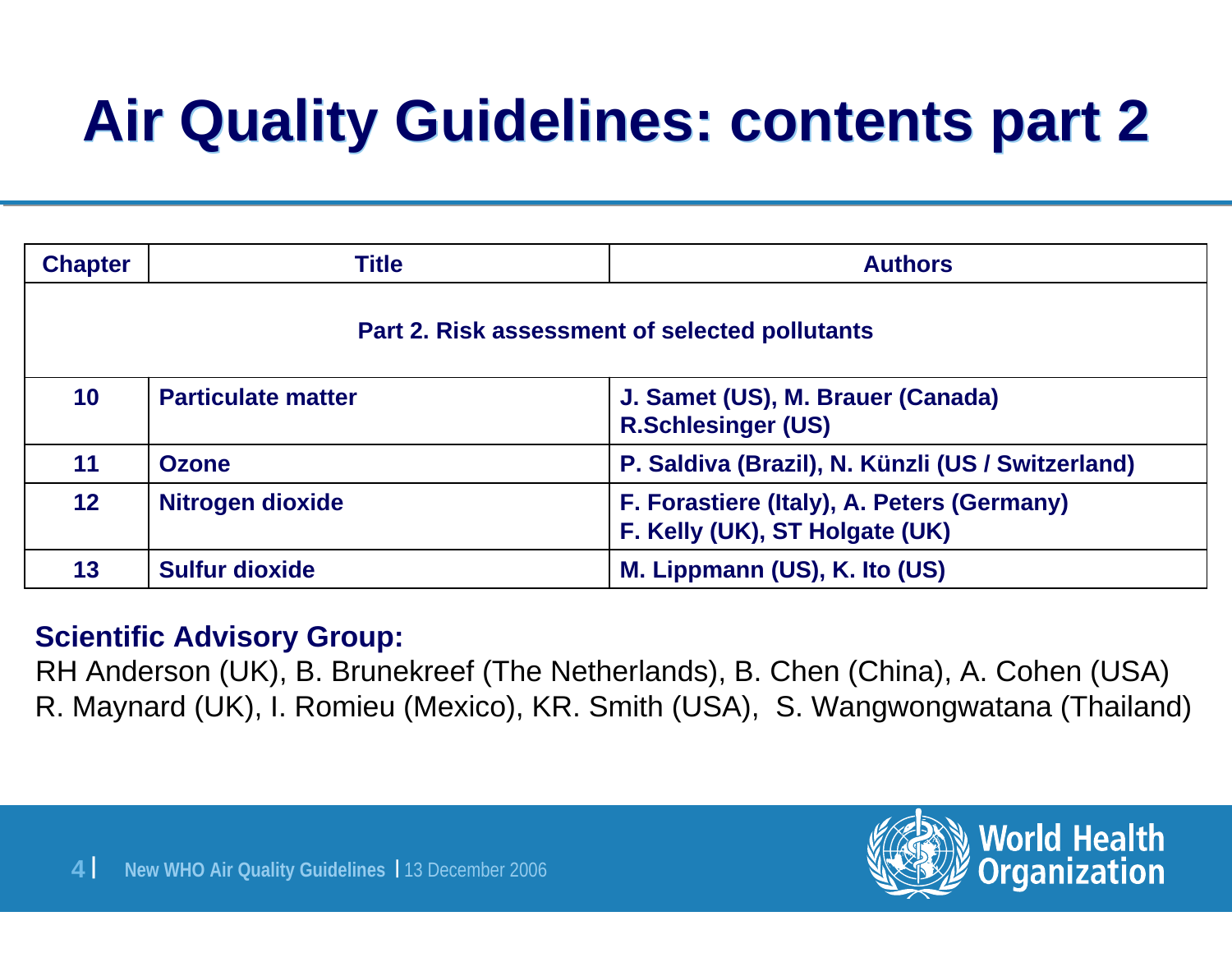## **WHO AQG Update 2005: Main Results WHO AQG Update 2005: Main Results**

#### $\bullet$ **Guideline values for PM, ozone, NO2 and SO2:**

- the possibility of adverse effects remains, even if the guideline value is achieved;
- some countries might select even lower concentrations for their standards.

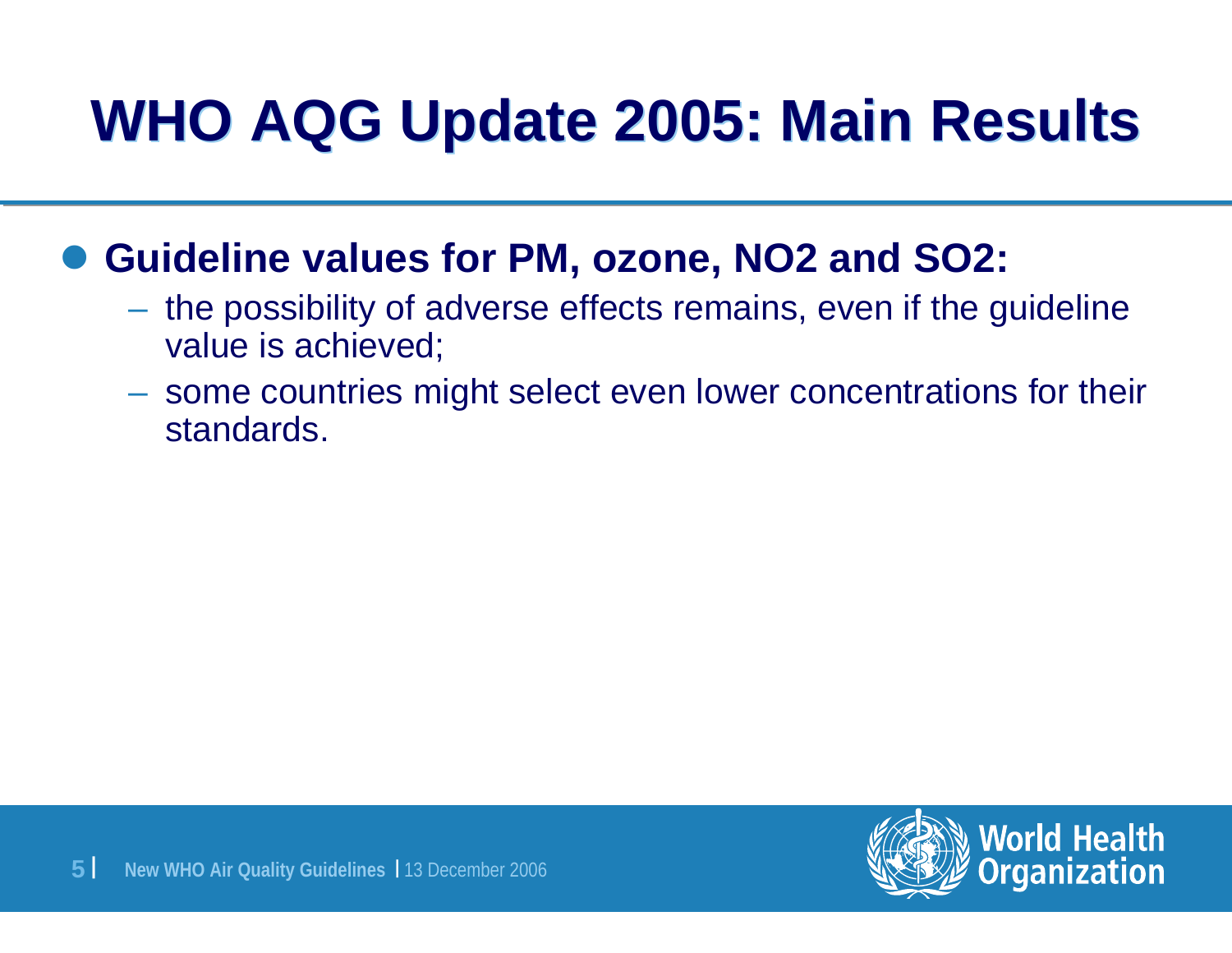## **WHO AQG Update 2005: Main Results WHO AQG Update 2005: Main Results**

#### ● Guideline values for PM, ozone, NO2 and SO2:

- the possibility of adverse effects remains, even if the guideline value is achieved;
- some countries might select even lower concentrations for their standards.

#### $\bullet$ **Interim targets for each pollutant:**

- define steps in a progressive reduction of air pollution in more polluted areas;
- promote a shift from concentrations with acute, serious health consequences to concentrations that, if achieved, would result in significant reductions in risks for acute and chronic effects.



**World Health** 

ganization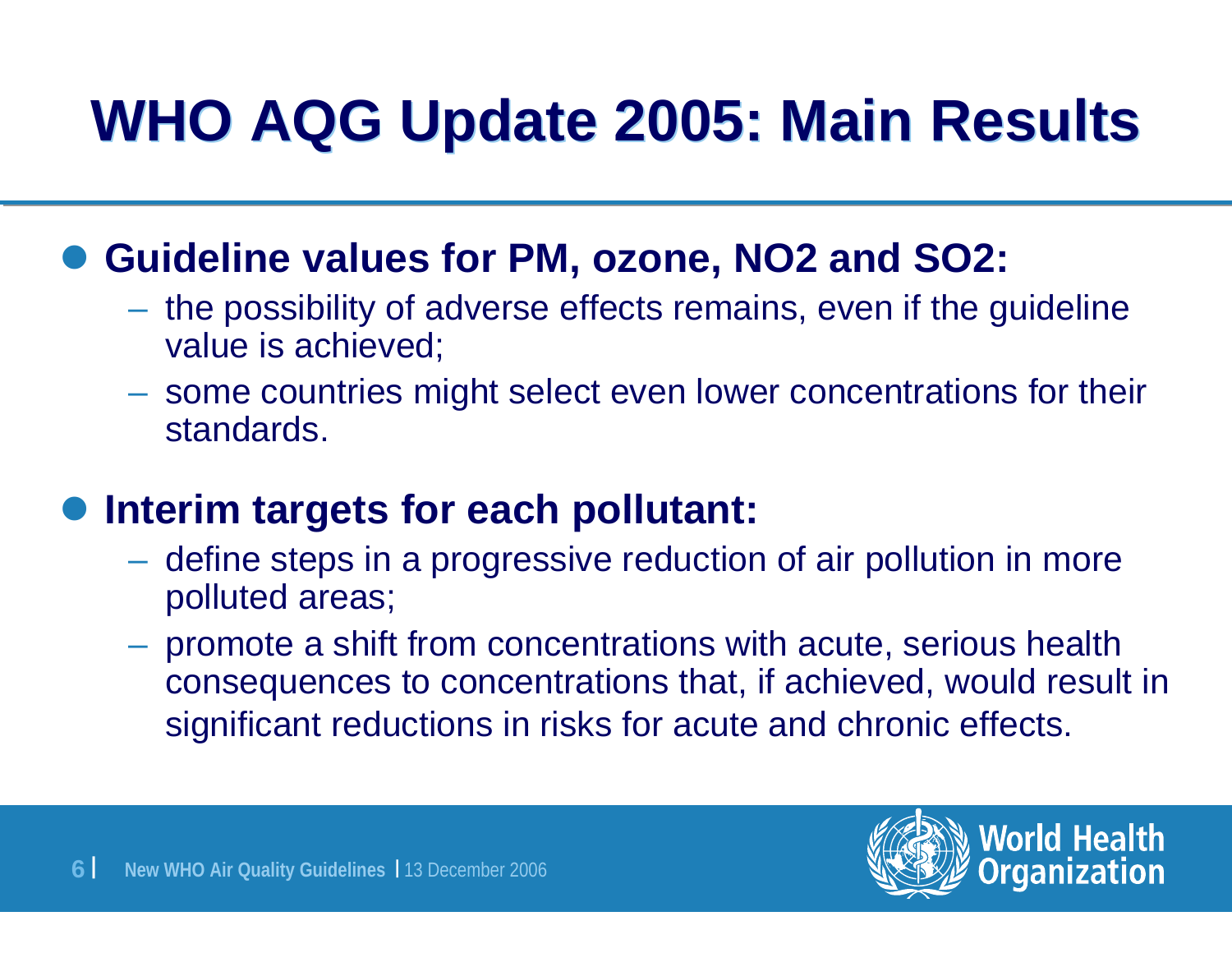#### **Reduce the exposure Reduce the exposure to cut the health effect to cut the health effect**



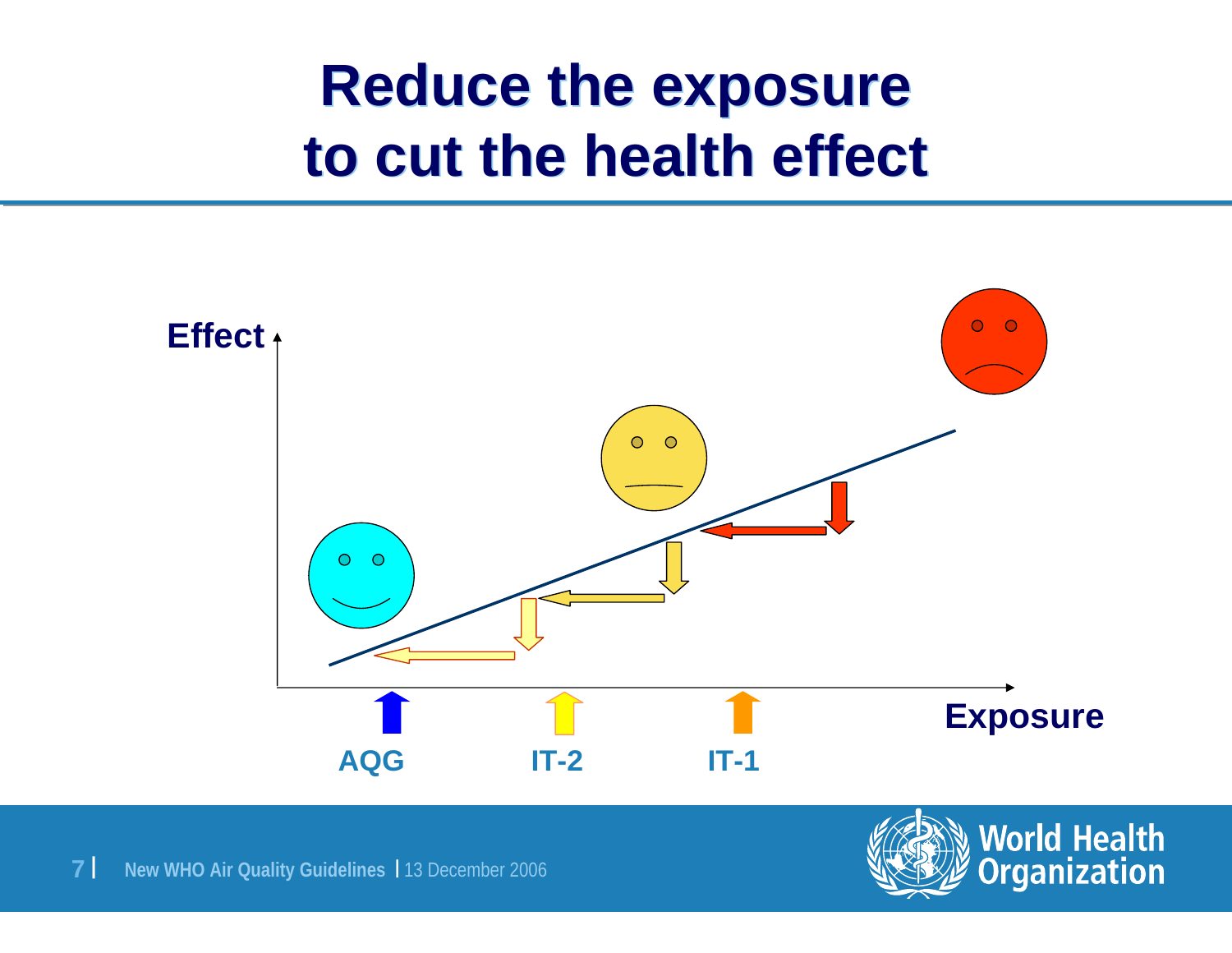# **WHO AQG for particulate matter (1 of 2) WHO AQG for particulate matter (1 of 2)**

| <b>Annual mean level</b>       | $PM_{10}$ (µg/m <sup>3</sup> ) | $PM_{2,5}$<br>$(\mu g/m^3)$ | <b>Basis for the selected level</b>                                                                                                                     |  |
|--------------------------------|--------------------------------|-----------------------------|---------------------------------------------------------------------------------------------------------------------------------------------------------|--|
| Interim target-1 (IT-1)        | 70                             | 35                          | Levels associated with about 15% higher<br>long-term mortality than at AQG                                                                              |  |
| Interim target-2 (IT-2)        | 50                             | 25                          | Risk of premature mortality decreased by<br>approximately 6% compared to IT1                                                                            |  |
| Interim target-3 (IT-3)        | 30                             | 15                          | Mortality risk reduced by approximately<br>6% compared to IT2 levels.                                                                                   |  |
| Air quality guideline<br>(AQG) | 20                             | 10                          | Lowest levels at which total, CP and<br>LCA mortality have been shown to<br>increase (Pope et al., 2002). The use of<br>$PM2.5$ guideline is preferred. |  |

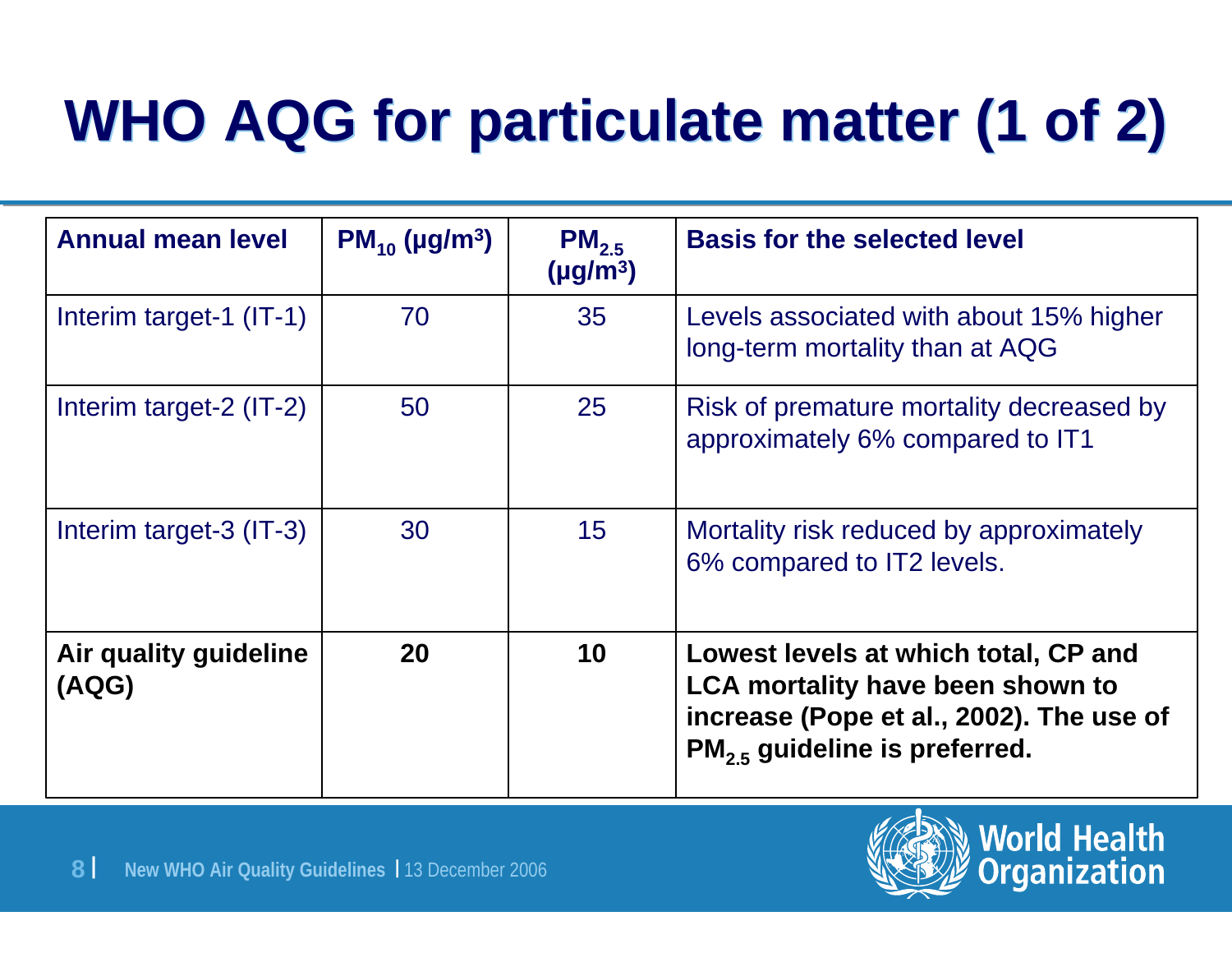### **PM10 IT-1: challenge to some cities in Asia**



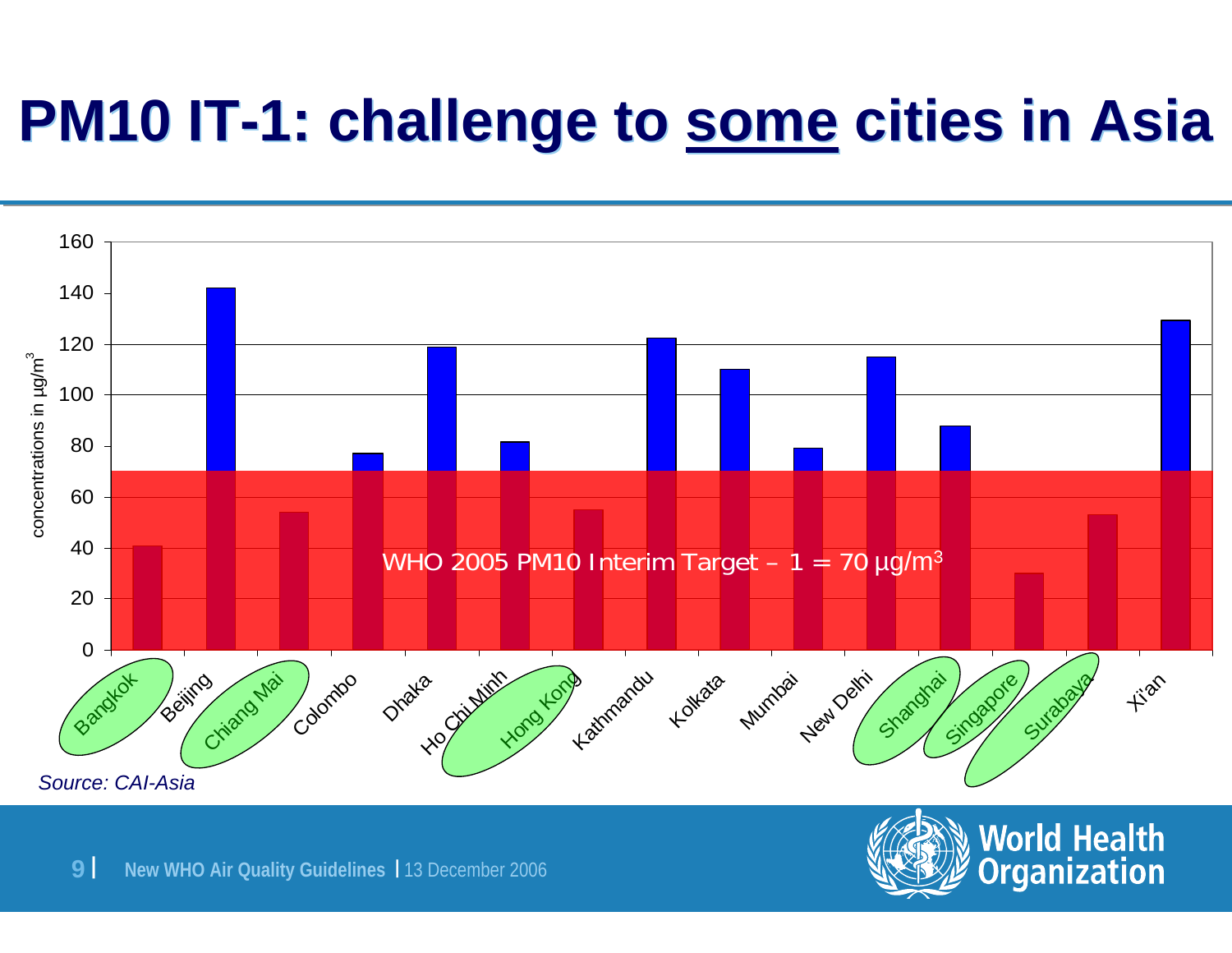### **PM10 IT-2: challenge to <u>most</u> cities in Asia**



*Source: CAI-Asia*

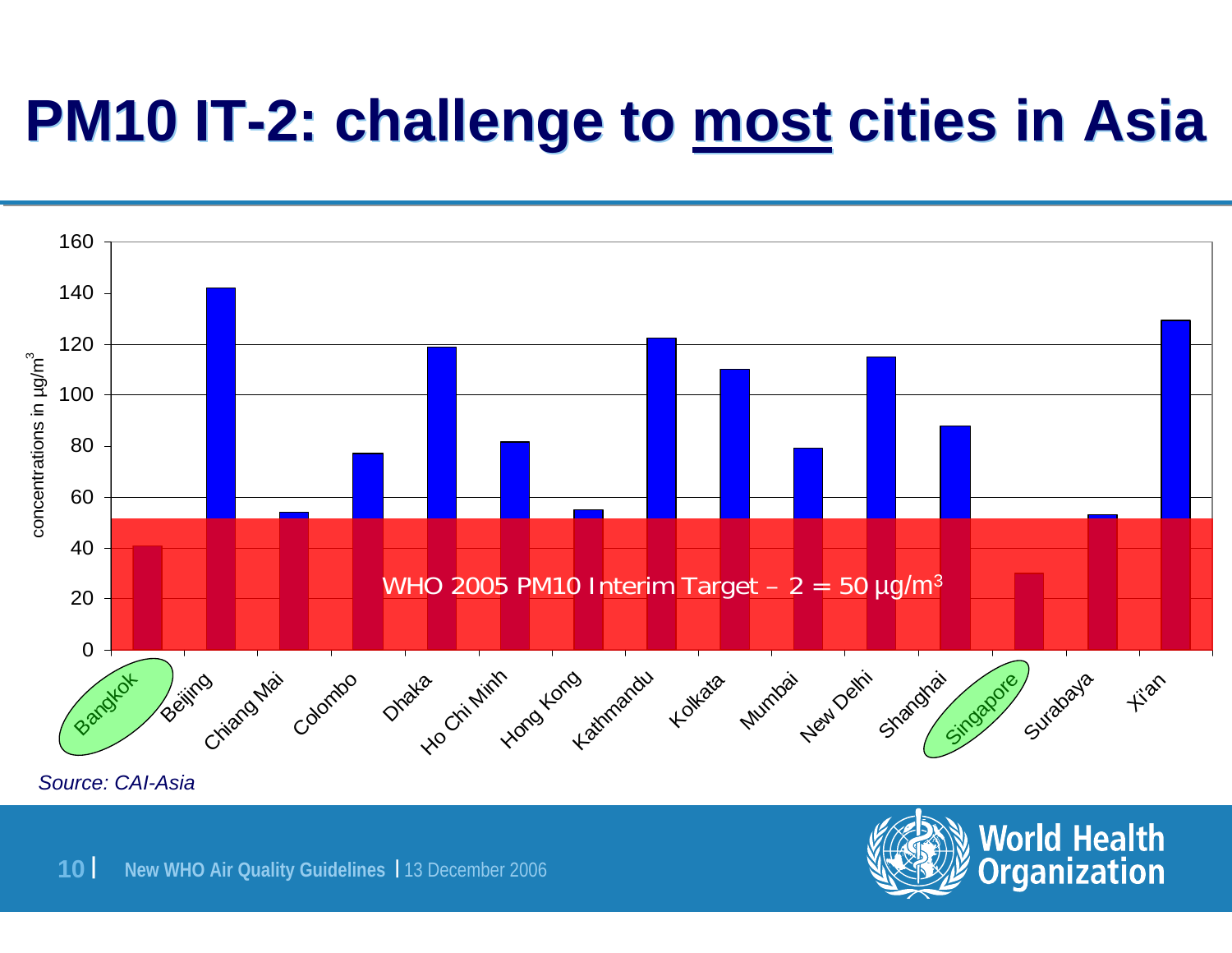### **PM10 IT-3: challenge to all cities in Asia**



*Source: CAI-Asia*

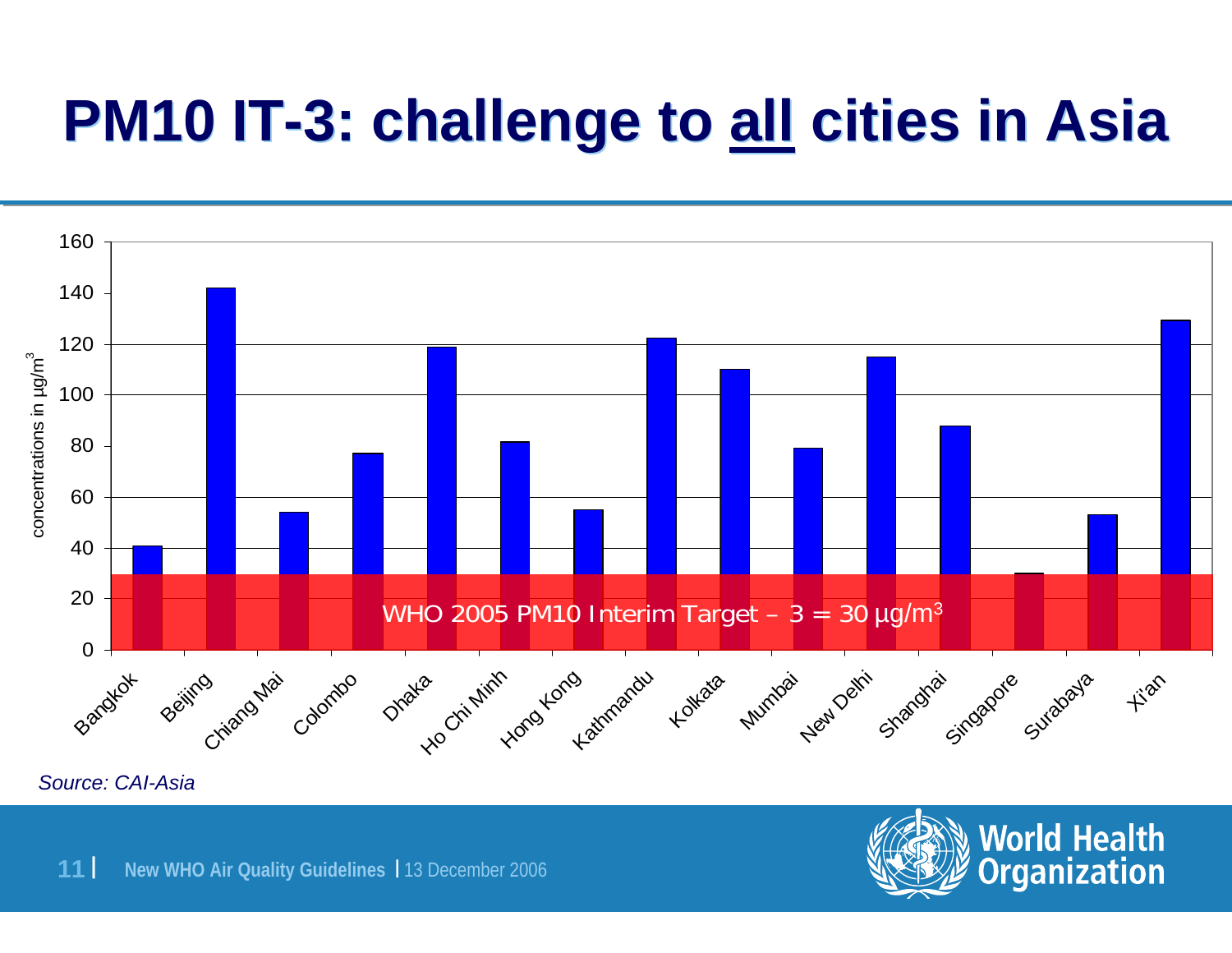#### **PM10 AQG: the future for all cities in Asia PM10 AQG: the future for all cities in Asia**



*Source: CAI-Asia*

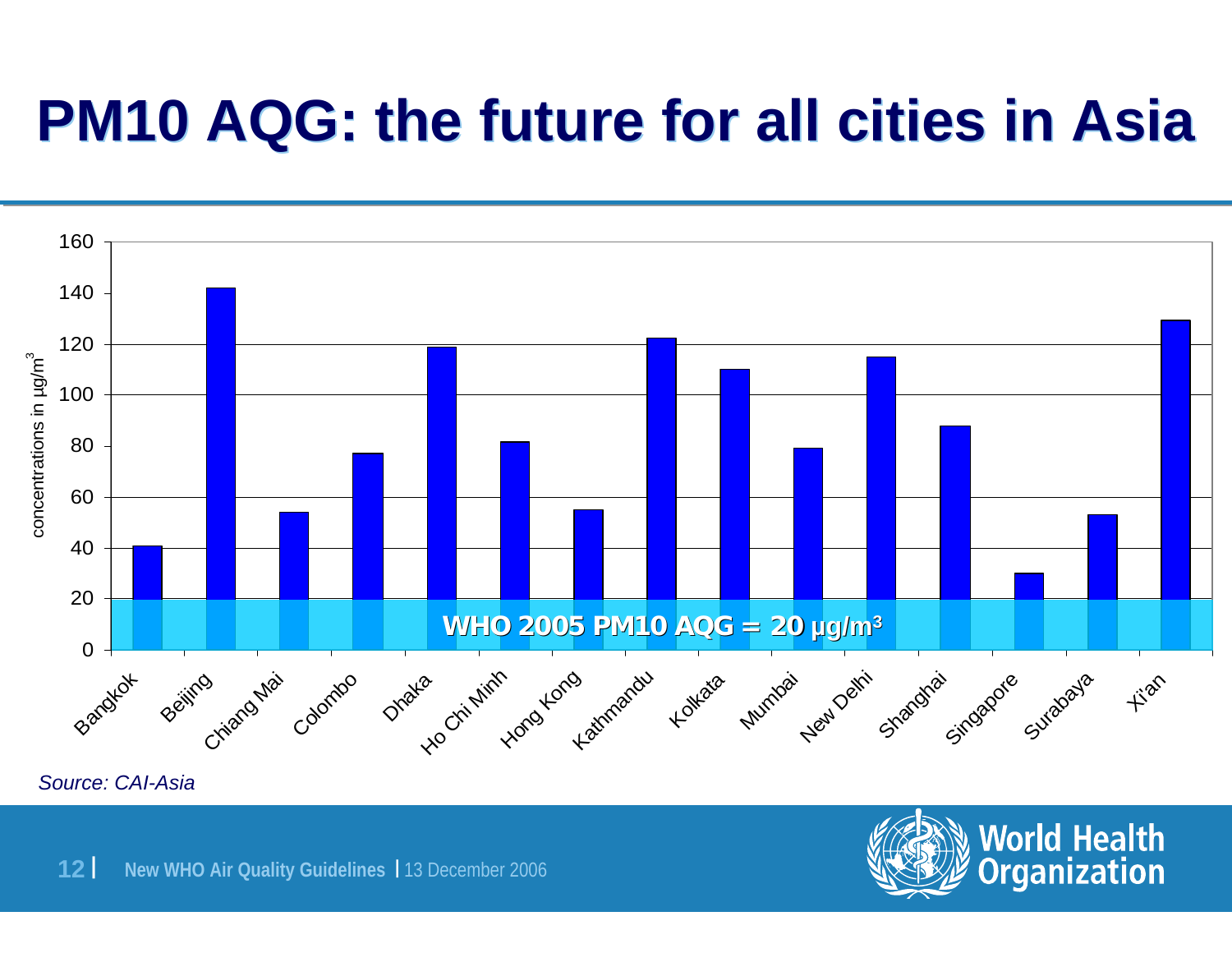# **WHO AQG for particulate matter (2 of 2) WHO AQG for particulate matter (2 of 2)**

| 24-hour mean level *)           | $PM_{10}$<br>$(\mu g/m^3)$ | $PM_{2.5}$<br>$(\mu g/m^3)$ | <b>Basis for the selected level</b>                       |
|---------------------------------|----------------------------|-----------------------------|-----------------------------------------------------------|
| Interim target-1 $(IT-1)$       | 150                        | 75                          | Aabout 5% increase of short-term mortality<br>over AQG    |
| Interim target-2 $(IT-2)$       | 100                        | 50                          | Aabout 2.5% increase of short-term<br>mortality over AQG  |
| Interim target-3 (IT-3)         | 75                         | 37.5                        | About 1.2% increase in short-term mortality<br>over AQG   |
| Air quality guidelines<br>(AQG) | 50                         | 25                          | Based on relation between 24-hour and<br>annual PM levels |

\*) 99th percentile (3 days / year)

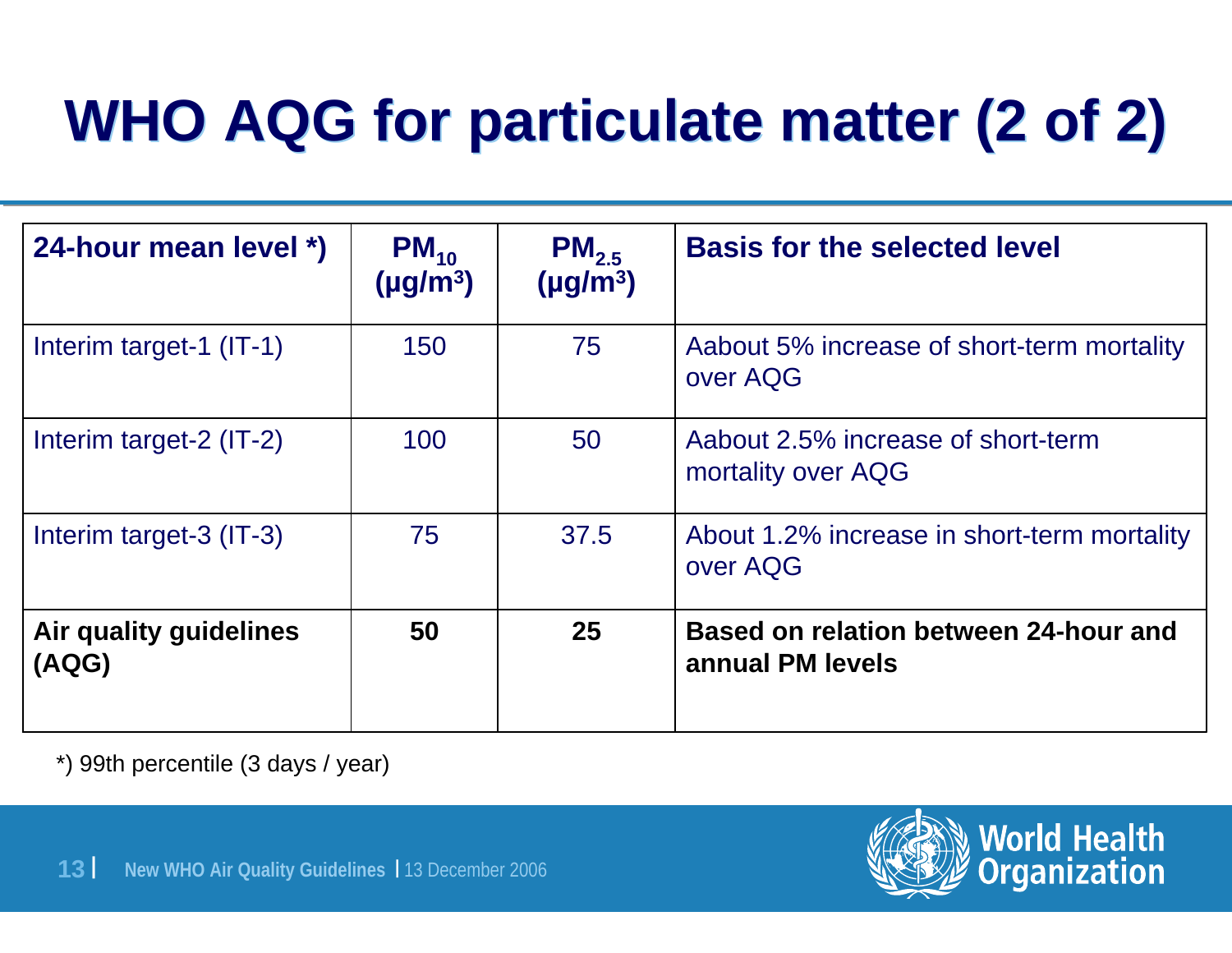# **WHO AQG for sulfur dioxide (SO<sub>2</sub>)**

|                                        | 24-hour average SO <sub>2</sub>                                                                                                                                                                                                                                                   | 10-minute average SO <sub>2</sub> |
|----------------------------------------|-----------------------------------------------------------------------------------------------------------------------------------------------------------------------------------------------------------------------------------------------------------------------------------|-----------------------------------|
| Interim target-1<br>$(IT-1)$           | 125 $\mu$ g/m <sup>3</sup><br>2000 AQG level                                                                                                                                                                                                                                      |                                   |
| Interim target-2<br>$(IT-2)$           | 50 $\mu$ g/m <sup>3</sup><br>Intermediate goal based on controlling<br>either (1) motor vehicle (2) industrial<br>emissions and/or (3) power production;<br>feasible goal to be achieved leading to<br>significant health improvements that<br>would justify further improvements |                                   |
| <b>Air quality</b><br>guidelines (AQG) | $20 \mu g/m^3$                                                                                                                                                                                                                                                                    | 500 $\mu$ g/m <sup>3</sup>        |

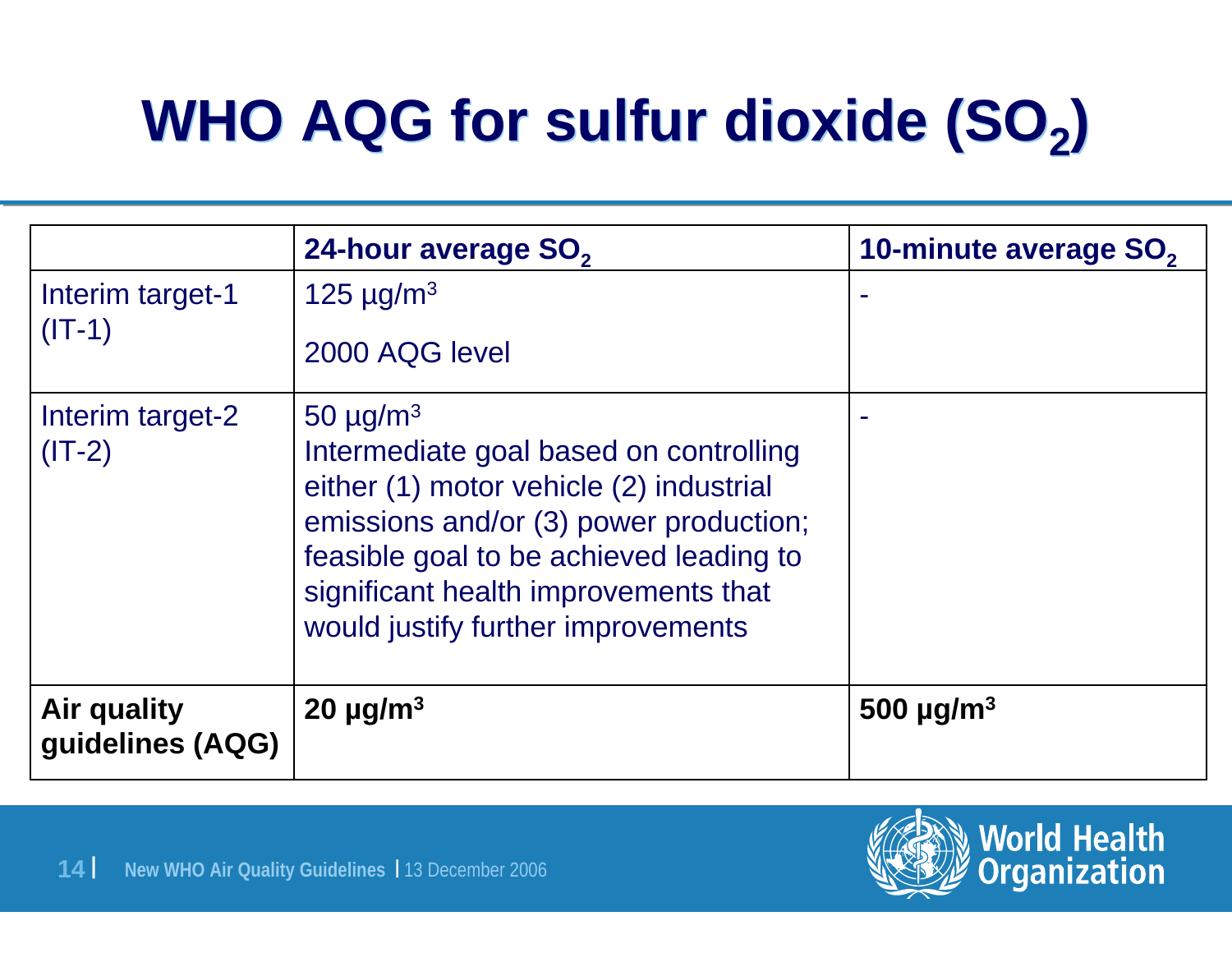# **WHO AQG for ozone**  $(O_3)$

|                                                 | <b>Daily</b><br>maximum 8-<br>hour mean | Effects at the selected ozone level                                                                                                                                       |
|-------------------------------------------------|-----------------------------------------|---------------------------------------------------------------------------------------------------------------------------------------------------------------------------|
| <b>High level</b><br>240 $\mu$ g/m <sup>3</sup> |                                         | Significant health effects, substantial proportion of<br>vulnerable population affected.                                                                                  |
| Interim target-1<br>$(IT-1)$                    | 160 $\mu$ g/m <sup>3</sup>              | Important health effects, an intermediate target for<br>populations with ozone concentrations above this level.<br>Does not provide adequate protection of public health. |
| <b>Air quality</b><br>guideline<br>(AQG)        | 100 $\mu$ g/m <sup>3</sup>              | This concentration will provide adequate protection of<br>public health, though some health effects may occur<br>below this level.                                        |



**World Health**<br>**Organization**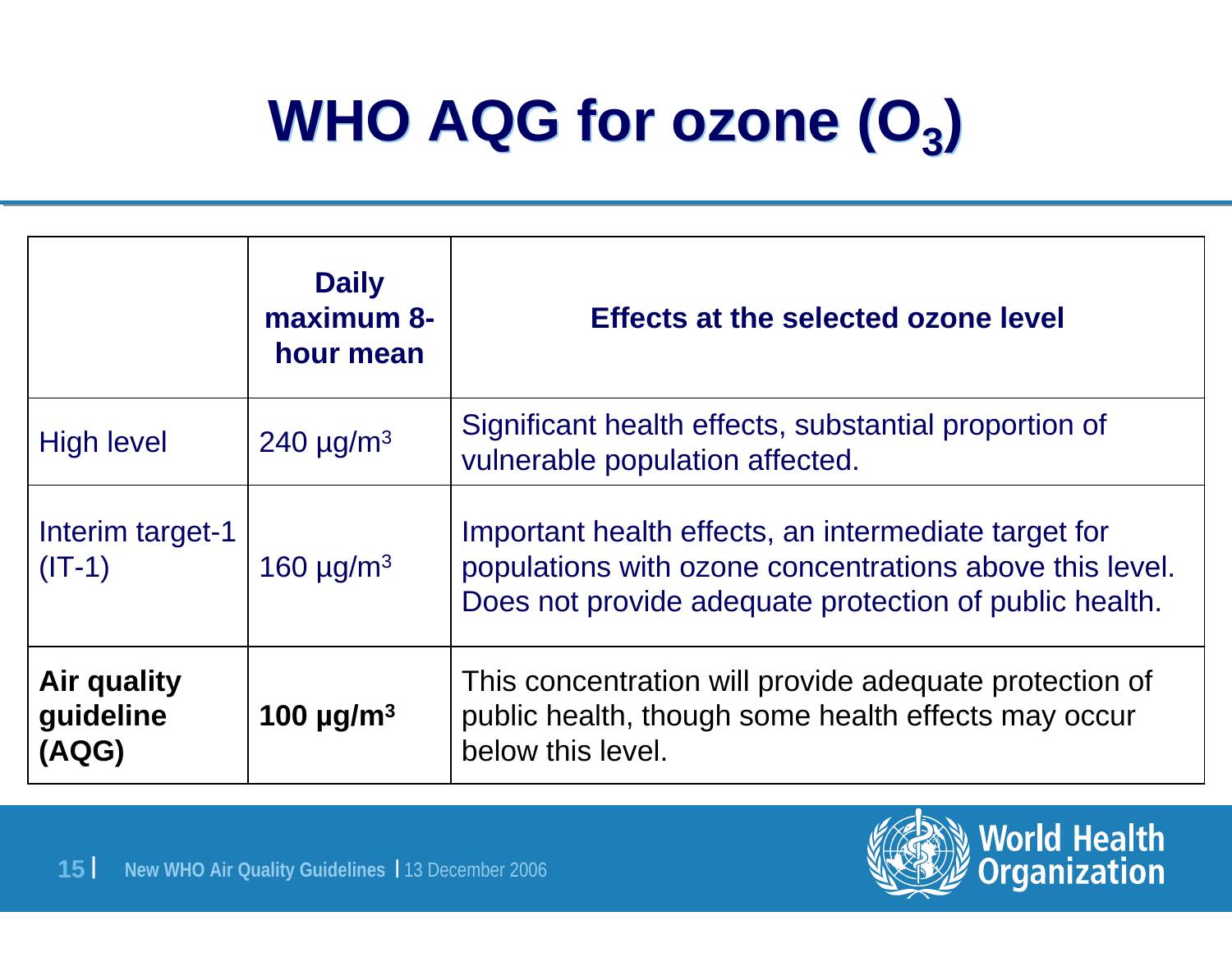# **WHO AQG for nitrogen dioxide (NO<sub>2</sub>)**

**Annual mean: 40 µg/m3;**

**1-hour mean: 200 µg/m3**.

The guideline values remain unchanged vs. AQG 2000. Rationale:

- Experimental data: NO2 toxic above 200 µg/m3
- Epi studies: NO2 marker of mixture of combustion related pollution
- Precursor of ozone and PM2.5

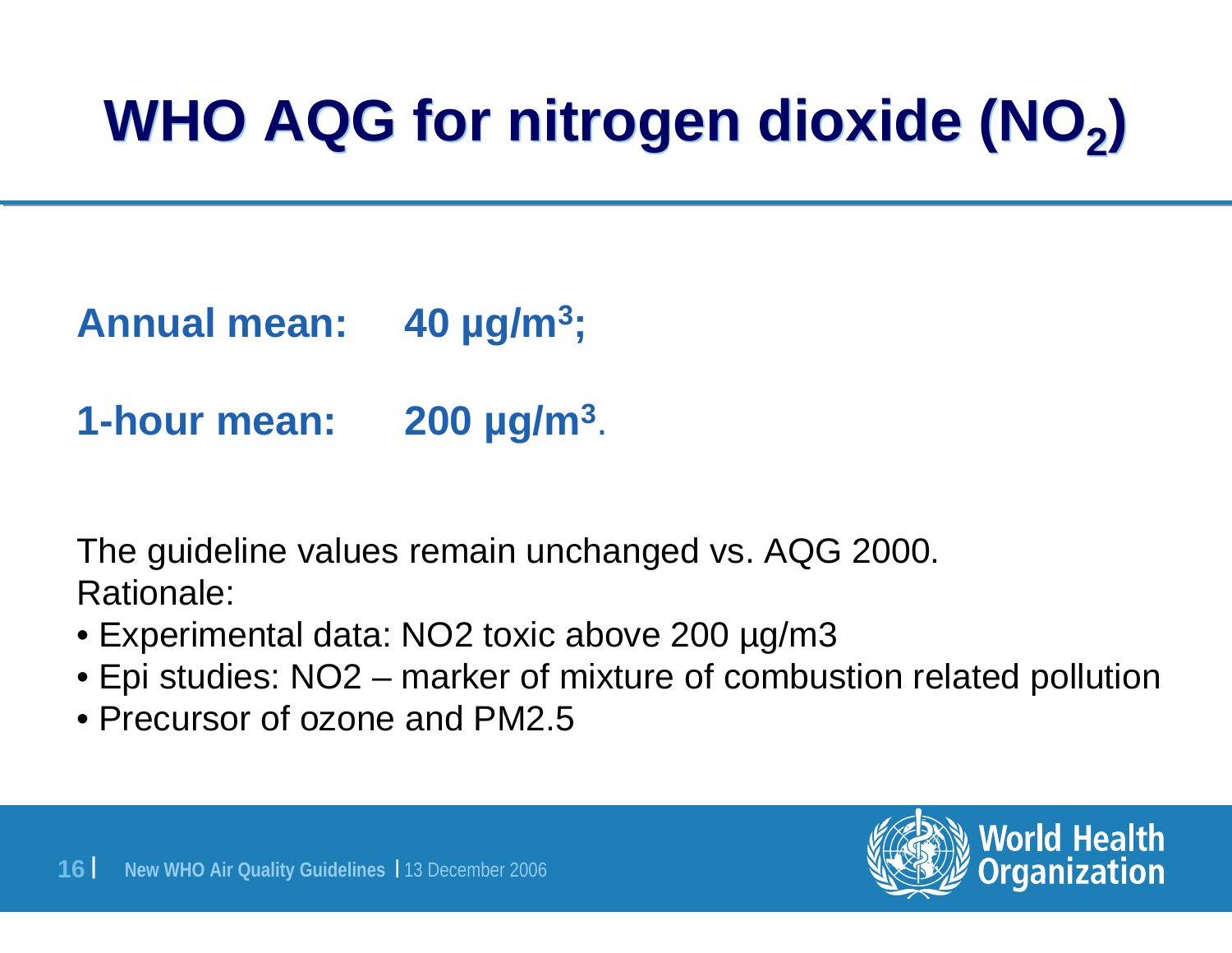

# **Summary of WHO AQG Summary of WHO AQG**

| <b>Pollutant</b>                                     | <b>Averaging time</b>                           | <b>AQG value</b>                                        |
|------------------------------------------------------|-------------------------------------------------|---------------------------------------------------------|
| <b>Particulate matter</b><br>$PM_{2.5}$              | 1 year<br>24 hour (99 <sup>th</sup> percentile) | 10 $\mu$ g/m <sup>3</sup><br>$25 \mu g/m^3$             |
| $PM_{10}$                                            | 1 year<br>24 hour (99 <sup>th</sup> percentile) | $20 \mu g/m^3$<br>50 $\mu$ g/m <sup>3</sup>             |
| Ozone, O <sub>3</sub>                                | 8 hour, daily maximum                           | 100 $\mu$ g/m <sup>3</sup>                              |
| Nitrogen dioxide, NO <sub>2</sub>                    | 1 year<br>1 hour                                | 40 $\mu$ g/m <sup>3</sup><br>200 $\mu$ g/m <sup>3</sup> |
| Sulfur dioxide, SO <sub>2</sub>                      | 24 hour<br>10 minute                            | $20 \mu g/m^3$<br>500 $\mu$ g/m <sup>3</sup>            |
| 17 New WHO Air Quality Guidelines   13 December 2006 | <b>Norld Health</b><br><b>Organization</b>      |                                                         |